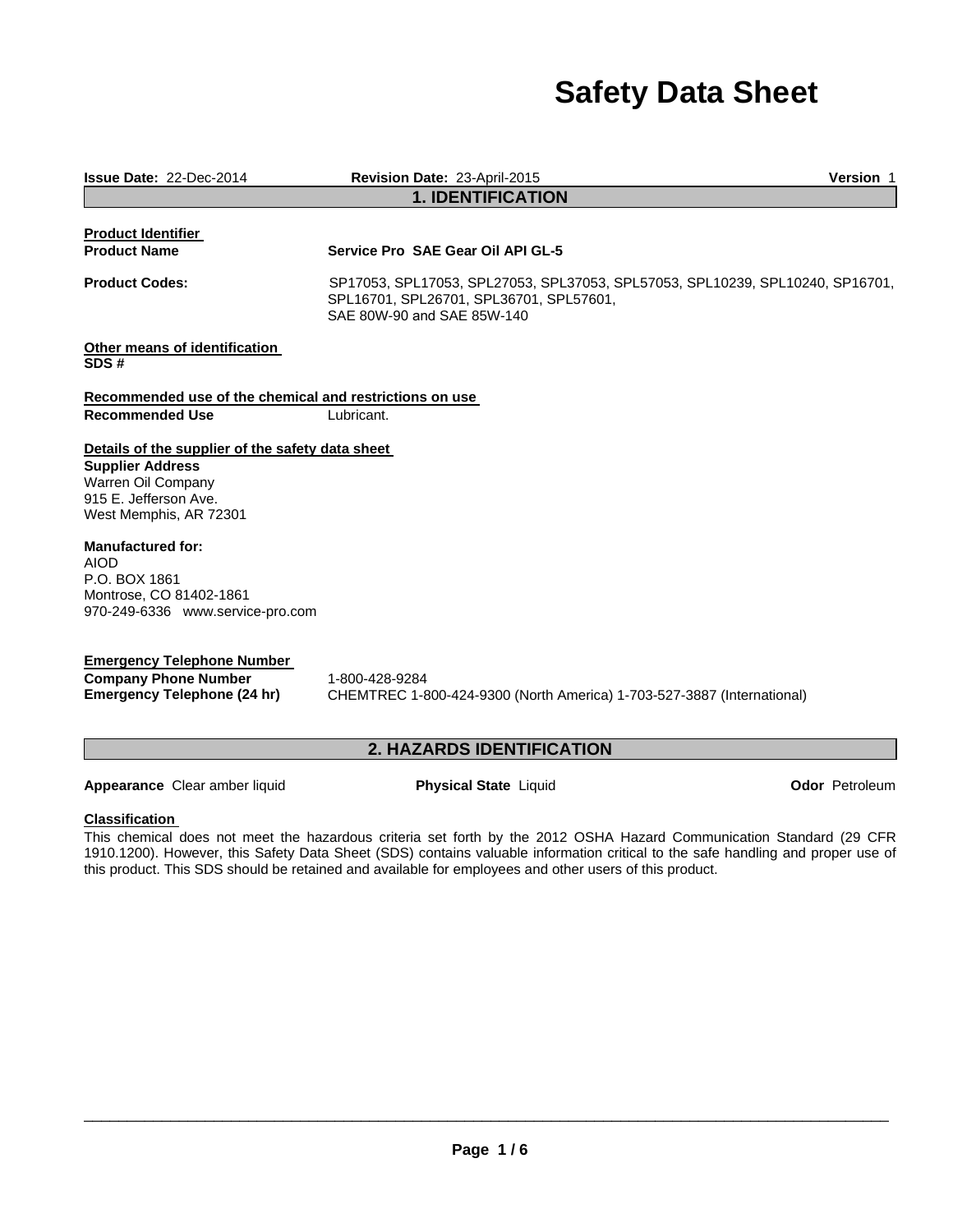### $\Box$ **3. COMPOSITION/INFORMATION ON INGREDIENTS**

| <b>Chemical Name</b>                                 | <b>CAS No</b> | Weight-%  |
|------------------------------------------------------|---------------|-----------|
| Petroleum distillates, hydrotreated heavy paraffinic | 64742-54-7    | 50-60     |
| Residual oils (petroleum), solvent refined           | 64742-01-4    | $10 - 20$ |
| Distillates, petroleum, solvent refined heavy        | 64741-88-4    | $10 - 20$ |
| paraffinic                                           |               |           |

\*\*If Chemical Name/CAS No is "proprietary" and/or Weight-% is listed as a range, the specific chemical identity and/or percentage of composition has been withheld as a trade secret.\*\*

### **4. FIRST-AID MEASURES**

#### **First Aid Measures**

| <b>Eye Contact</b>                  | Flush eyes with large amounts of water until irritation subsides. If irritation persists, get<br>medical attention.                                                                                                                                   |
|-------------------------------------|-------------------------------------------------------------------------------------------------------------------------------------------------------------------------------------------------------------------------------------------------------|
| <b>Skin Contact</b>                 | No treatment is necessary under ordinary circumstances. Remove contaminated clothing.<br>Wash contaminated area thoroughly with soap and water. If redness or irritation occurs and<br>persists, seek medical attention.                              |
| <b>Inhalation</b>                   | Remove victim to fresh air and keep at rest in a position comfortable for breathing. If<br>breathing is difficult, give oxygen. If not breathing give artificial respiration, preferably<br>mouth-to-mouth. Call a POISON CENTER or doctor/physician. |
| Ingestion                           | If swallowed, do not induce vomiting. If victim exhibits signs of lung aspiration such as<br>coughing or choking, seek immediate medical attention.                                                                                                   |
| Most important symptoms and effects |                                                                                                                                                                                                                                                       |

# Symptoms **Expected to be a minor eye irritant. Repeated or prolonged skin contact may cause** dermatitis.

#### **Indication of any immediate medical attention and special treatment needed**

**Notes to Physician**  Treat symptomatically.

# **5. FIRE-FIGHTING MEASURES**

#### **Suitable Extinguishing Media**

Dry chemical. Foam. Carbon dioxide (CO2).

**Unsuitable Extinguishing Media** Not determined.

#### **Specific Hazards Arising from the Chemical**

Dense smoke may be generated while burning.

**Hazardous Combustion Products** Carbon monoxide. Carbon dioxide (CO2). Other oxides.

#### **Protective equipment and precautions for firefighters**

As in any fire, wear self-contained breathing apparatus pressure-demand, MSHA/NIOSH (approved or equivalent) and full protective gear. Avoid breathing smoke and vapor. Water may be used to cool containers exposed to heat or flame.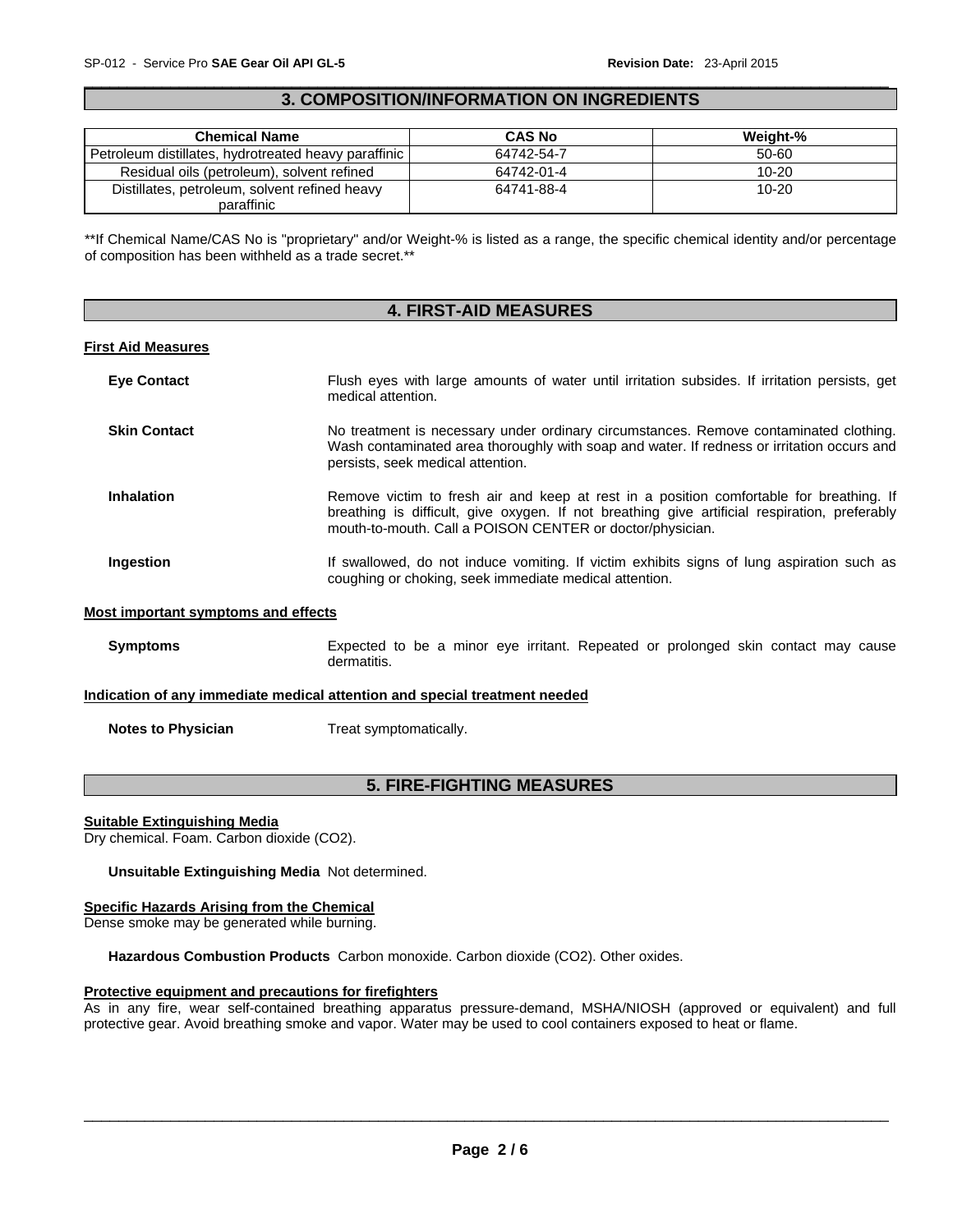# **6. ACCIDENTAL RELEASE MEASURES Personal precautions, protective equipment and emergency procedures Personal Precautions Use personal protective equipment as required. Methods and material for containment and cleaning up Methods for Containment** Remove sources of ignition. Contain any spills with dikes or absorbents to prevent migration and entry into sewers or streams. **Methods for Clean-Up** Take up small spills with absorbent pads. Large spills may be taken up with pump or vacuum. **7. HANDLING AND STORAGE Precautions for safe handling Advice on Safe Handling** Handle in accordance with good industrial hygiene and safety practice. **Conditions for safe storage, including any incompatibilities Storage Conditions Keep containers tightly closed in a dry, cool and well-ventilated place. Incompatible Materials Strong oxidizing agents.**

 $\Box$ 

# **8. EXPOSURE CONTROLS/PERSONAL PROTECTION**

**Exposure Guidelines** This product, as supplied, does not contain any hazardous materials with occupational exposure limits established by the region specific regulatory bodies

#### **Appropriate engineering controls**

**Engineering Controls** Ensure adequate ventilation, especially in confined areas. Showers. Eyewash stations.

#### **Individual protection measures, such as personal protective equipment**

**Eye/Face Protection** Avoid contact with eyes.

**Skin and Body Protection** Wear suitable protective clothing.

**Respiratory Protection Respiratory protection is not required under conditions of normal use. If vapor or mist is** generated when the material is heated or handled, use organic vapor respirator with a dust or mist filter.

**General Hygiene Considerations** Handle in accordance with good industrial hygiene and safety practice.

# **9. PHYSICAL AND CHEMICAL PROPERTIES**

#### **Information on basic physical and chemical properties**

**Physical State** Liquid

**Appearance Clear amber liquid <b>Odor Petroleum** Petroleum **Color** Clear amber **Odor Threshold** Not determined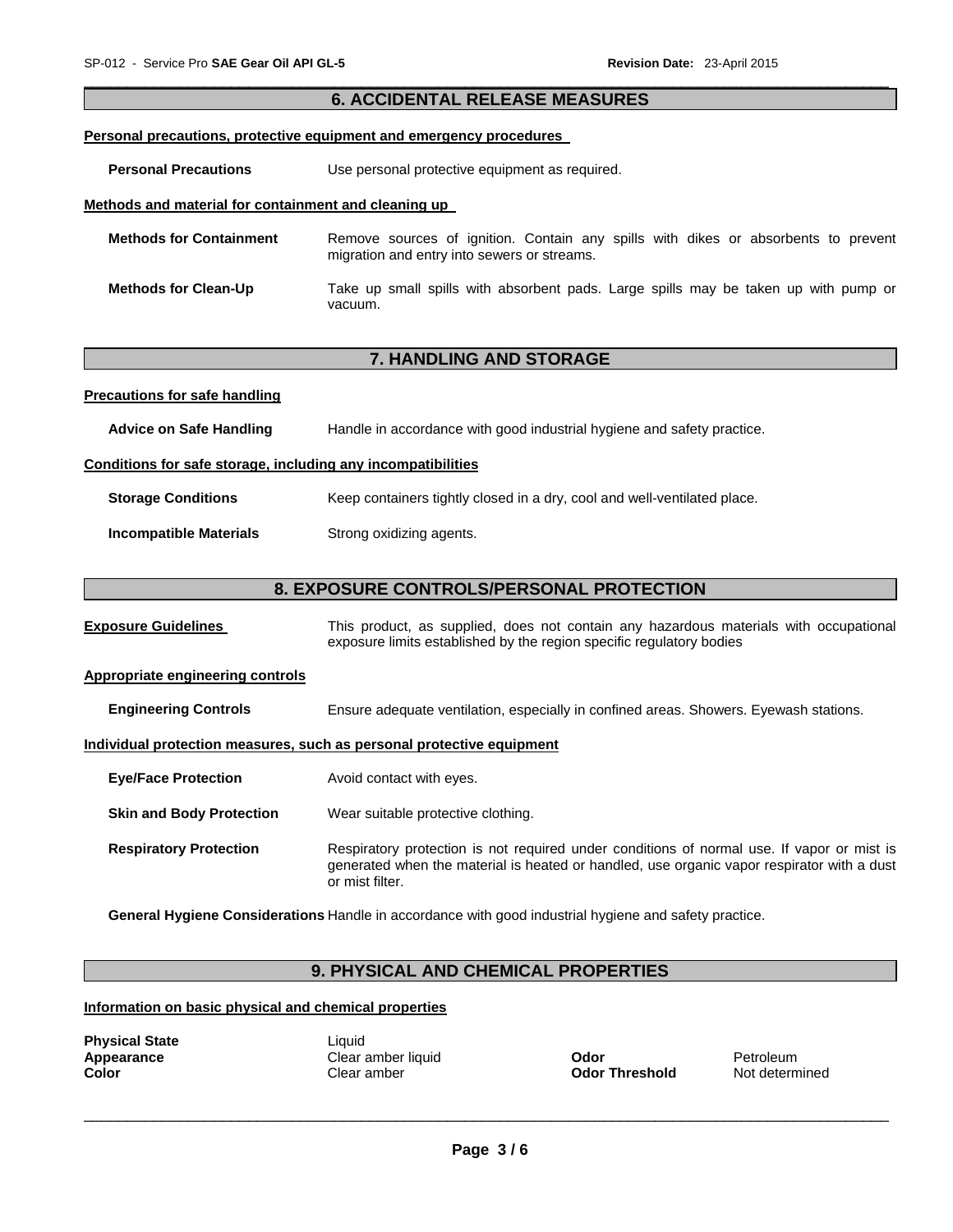| <b>Property</b>                     | Values                | Remarks • Method |
|-------------------------------------|-----------------------|------------------|
| рH                                  | Not determined        |                  |
| <b>Melting Point/Freezing Point</b> | Not determined        |                  |
| <b>Boiling Point/Boiling Range</b>  | Not determined        |                  |
| <b>Flash Point</b>                  | 218.3 °C / 425 °F     | ASTM D-92        |
| <b>Evaporation Rate</b>             | Not determined        |                  |
| <b>Flammability (Solid, Gas)</b>    | Liquid-Not applicable |                  |
| <b>Upper Flammability Limits</b>    | Not established       |                  |
| <b>Lower Flammability Limit</b>     | Not established       |                  |
| <b>Vapor Pressure</b>               | Not determined        |                  |
| <b>Vapor Density</b>                | No data available     |                  |
| <b>Specific Gravity</b>             | 0.90                  |                  |
| <b>Water Solubility</b>             | insoluble             |                  |
| Solubility in other solvents        | Not determined        |                  |
| <b>Partition Coefficient</b>        | Not determined        |                  |
| <b>Auto-ignition Temperature</b>    | No data available     |                  |
| <b>Decomposition Temperature</b>    | Not determined        |                  |
| <b>Kinematic Viscosity</b>          | Not determined        |                  |
| <b>Dynamic Viscosity</b>            | Not determined        |                  |
| <b>Explosive Properties</b>         | Not determined        |                  |
| <b>Oxidizing Properties</b>         | Not determined        |                  |

# **10. STABILITY AND REACTIVITY**

# **Reactivity**

Not reactive under normal conditions.

#### **Chemical Stability**

Stable under recommended storage conditions.

#### **Possibility of Hazardous Reactions**

None under normal processing.

# **Conditions to Avoid**

Incompatible Materials.

# **Incompatible Materials**

Strong oxidizing agents.

# **Hazardous Decomposition Products**

Carbon monoxide. Carbon dioxide (CO2). Other oxides.

# **11. TOXICOLOGICAL INFORMATION**

# **Information on likely routes of exposure**

| <b>Product Information</b>   |                          |                    |                        |
|------------------------------|--------------------------|--------------------|------------------------|
| <b>Eye Contact</b>           | Avoid contact with eyes. |                    |                        |
| <b>Skin Contact</b>          | Avoid contact with skin. |                    |                        |
| <b>Inhalation</b>            | Do not inhale.           |                    |                        |
| Ingestion                    | Do not ingest.           |                    |                        |
| <b>Component Information</b> |                          |                    |                        |
| <b>Chemical Name</b>         | Oral LD50                | <b>Dermal LD50</b> | <b>Inhalation LC50</b> |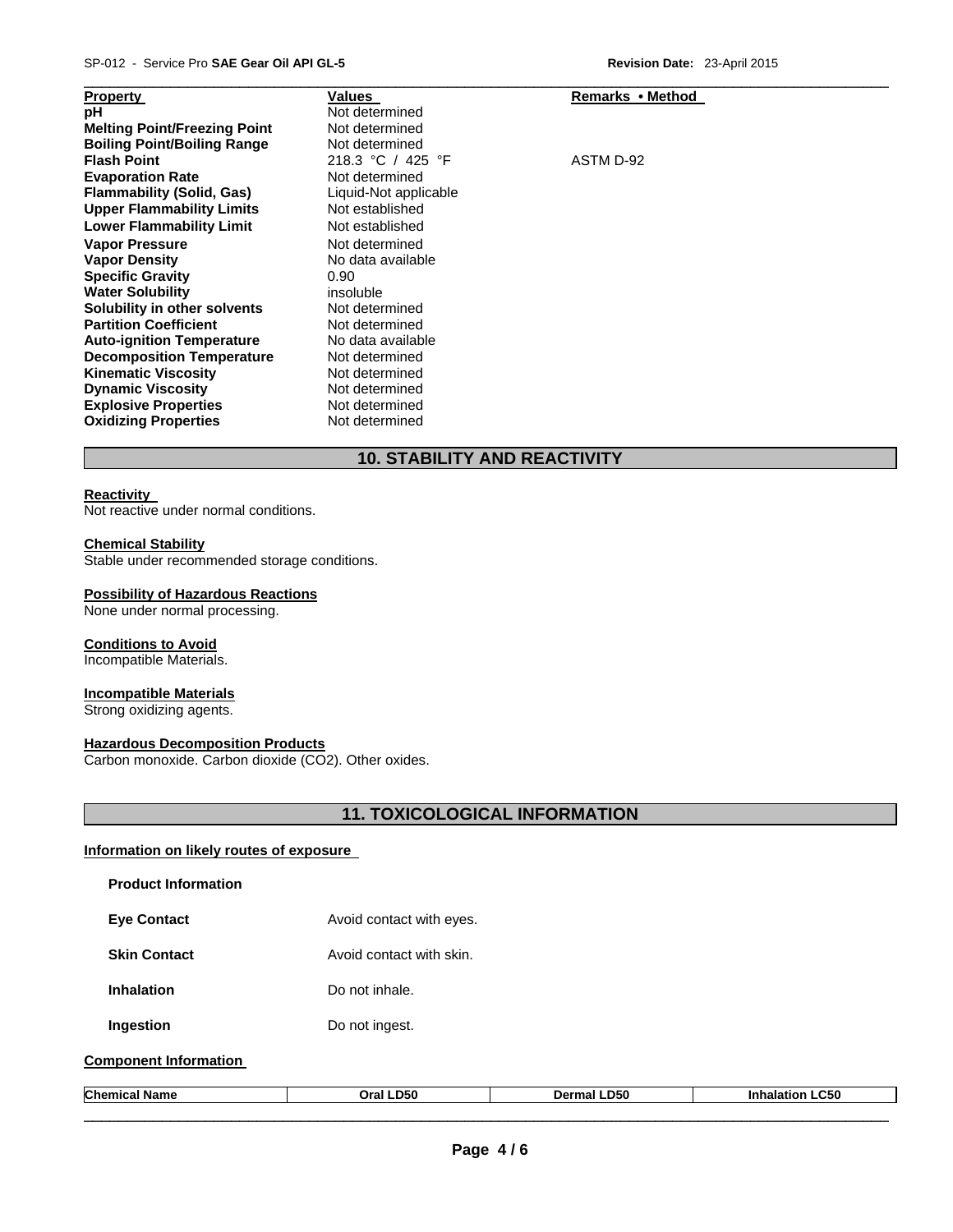| Distillates, petroleum, solvent<br>refined heavy paraffinic<br>64741-88-4 | $>$ 5000 mg/kg (Rat) | $>$ 2000 mg/kg (Rabbit) | $= 2.18$ mg/L (Rat) 4 h |
|---------------------------------------------------------------------------|----------------------|-------------------------|-------------------------|
| Residual oils (petroleum), solvent<br>refined<br>64742-01-4               | $>$ 5000 mg/kg (Rat) | $>$ 2000 mg/kg (Rabbit) | $= 2.18$ mg/L (Rat) 4 h |

 $\Box$ 

#### **Information on physical, chemical and toxicological effects**

**Symptoms** Please see section 4 of this SDS for symptoms.

#### **Delayed and immediate effects as well as chronic effects from short and long-term exposure**

#### **Carcinogenicity** This product does not contain any carcinogens or potential carcinogens as listed by OSHA, IARC or NTP.

# **Numerical measures of toxicity**

Not determined

# **12. ECOLOGICAL INFORMATION**

#### **Ecotoxicity**

The product is not classified as environmentally hazardous. However, this does not exclude the possibility that large or frequent spills can have a harmful or damaging effect on the environment.

# **Component Information**

| <b>Chemical Name</b>                                                         | Algae/aquatic plants | <b>Fish</b>                                 | <b>Toxicity to</b><br>microorganisms | <b>Crustacea</b>                      |
|------------------------------------------------------------------------------|----------------------|---------------------------------------------|--------------------------------------|---------------------------------------|
| Petroleum distillates,<br>hydrotreated heavy paraffinic<br>64742-54-7        |                      | 5000: 96 h Oncorhynchus<br>mykiss mg/L LC50 |                                      | 1000: 48 h Daphnia magna<br>mg/L EC50 |
| Distillates, petroleum,<br>solvent refined heavy<br>paraffinic<br>64741-88-4 |                      | 5000: 96 h Oncorhynchus<br>mykiss mg/L LC50 |                                      | 1000: 48 h Daphnia magna<br>mg/L EC50 |
| Residual oils (petroleum),<br>solvent refined<br>64742-01-4                  |                      | 5000: 96 h Oncorhynchus<br>mykiss mg/L LC50 |                                      | 1000: 48 h Daphnia magna<br>mg/L EC50 |

#### **Persistence/Degradability**

Not determined.

**Bioaccumulation**

Not determined.

**Mobility**

Not determined

#### **Other Adverse Effects**

Not determined

# **13. DISPOSAL CONSIDERATIONS**

#### **Waste Treatment Methods**

**Disposal of Wastes** Disposal should be in accordance with applicable regional, national and local laws and regulations.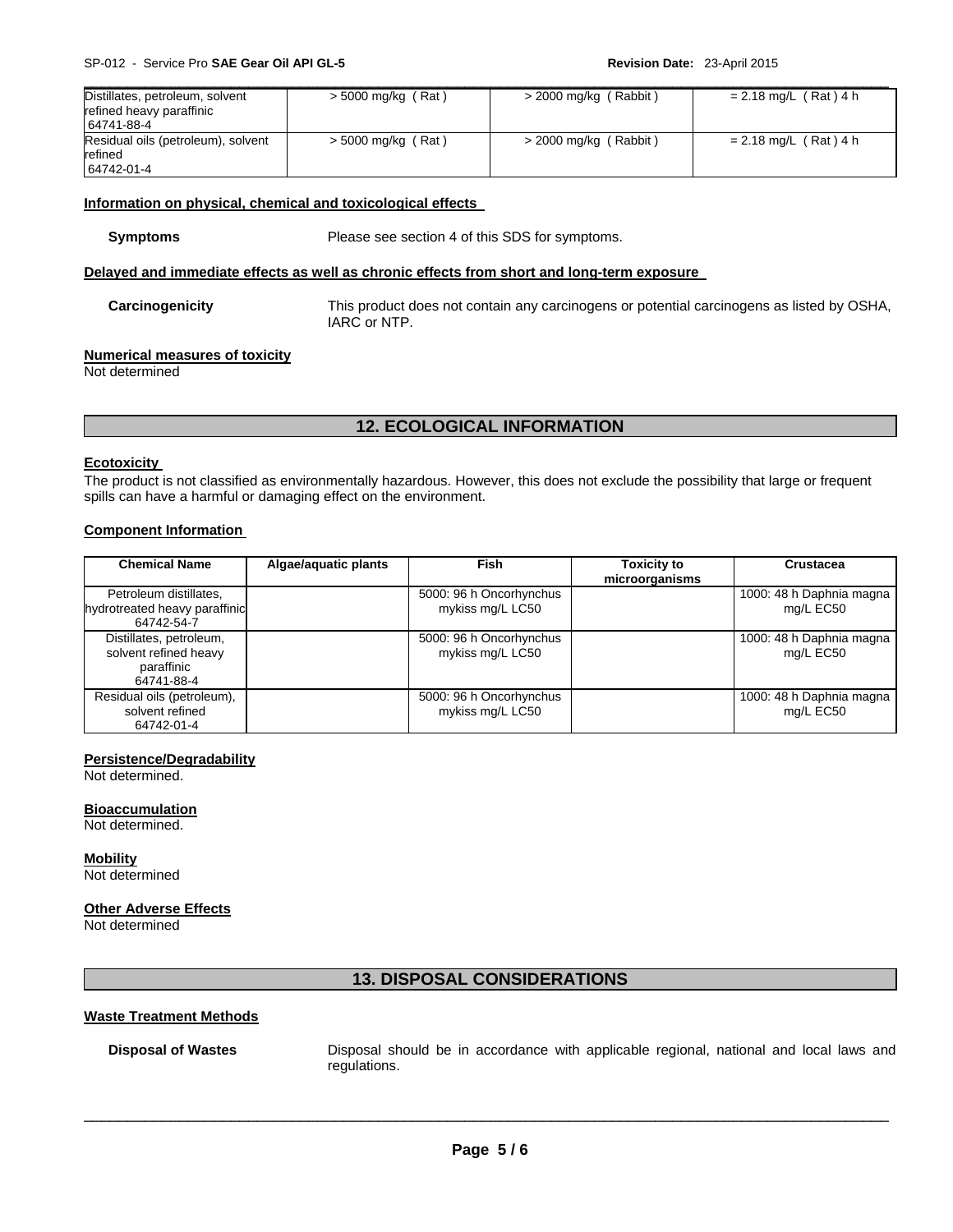$\Box$ **Contaminated Packaging** Disposal should be in accordance with applicable regional, national and local laws and regulations.

# **14. TRANSPORT INFORMATION**

| <b>Note</b> | Please see current shipping paper for most up to date shipping information, including<br>exemptions and special circumstances. |
|-------------|--------------------------------------------------------------------------------------------------------------------------------|
| <u>DOT</u>  | Not regulated                                                                                                                  |
| <u>IATA</u> | Not regulated                                                                                                                  |
| <b>IMDG</b> | Not regulated                                                                                                                  |

# **15. REGULATORY INFORMATION**

#### **International Inventories**

| <b>Chemical Name</b>                                           | <b>TSCA</b> | <b>DSL</b> | <b>NDSL</b> | <b>EINECS</b> | <b>ELINCS</b> | <b>ENCS</b> | <b>IECSC</b> | <b>KECL</b> | <b>PICCS</b> | <b>AICS</b> |
|----------------------------------------------------------------|-------------|------------|-------------|---------------|---------------|-------------|--------------|-------------|--------------|-------------|
| Petroleum distillates,<br>hydrotreated heavy paraffinic        | Present     |            |             | Present       |               | Present     | X            | Present     |              |             |
| Residual oils (petroleum),<br>solvent refined                  | Present     |            |             | Present       |               |             |              | Present     |              |             |
| Distillates, petroleum,<br>solvent refined heavy<br>paraffinic | Present     |            |             | Present       |               | Present     |              | Present     |              |             |

#### **Legend:**

*TSCA - United States Toxic Substances Control Act Section 8(b) Inventory* 

*DSL/NDSL - Canadian Domestic Substances List/Non-Domestic Substances List* 

*EINECS/ELINCS - European Inventory of Existing Chemical Substances/European List of Notified Chemical Substances* 

*ENCS - Japan Existing and New Chemical Substances* 

*IECSC - China Inventory of Existing Chemical Substances* 

*KECL - Korean Existing and Evaluated Chemical Substances* 

*PICCS - Philippines Inventory of Chemicals and Chemical Substances* 

*AICS - Australian Inventory of Chemical Substances* 

#### **US Federal Regulations**

#### **CERCLA**

This material, as supplied, does not contain any substances regulated as hazardous substances under the Comprehensive Environmental Response Compensation and Liability Act (CERCLA) (40 CFR 302) or the Superfund Amendments and Reauthorization Act (SARA) (40 CFR 355).

# **SARA 311/312 Hazard Categories**

| Acute Health Hazard               | Nο |
|-----------------------------------|----|
| Chronic Health Hazard             | N٥ |
| Fire Hazard                       | Nο |
| Sudden Release of Pressure Hazard | N٥ |
| Reactive Hazard                   | N٥ |

# **SARA 313**

Section 313 of Title III of the Superfund Amendments and Reauthorization Act of 1986 (SARA). This product does not contain any chemicals which are subject to the reporting requirements of the Act and Title 40 of the Code of Federal Regulations, Part 372